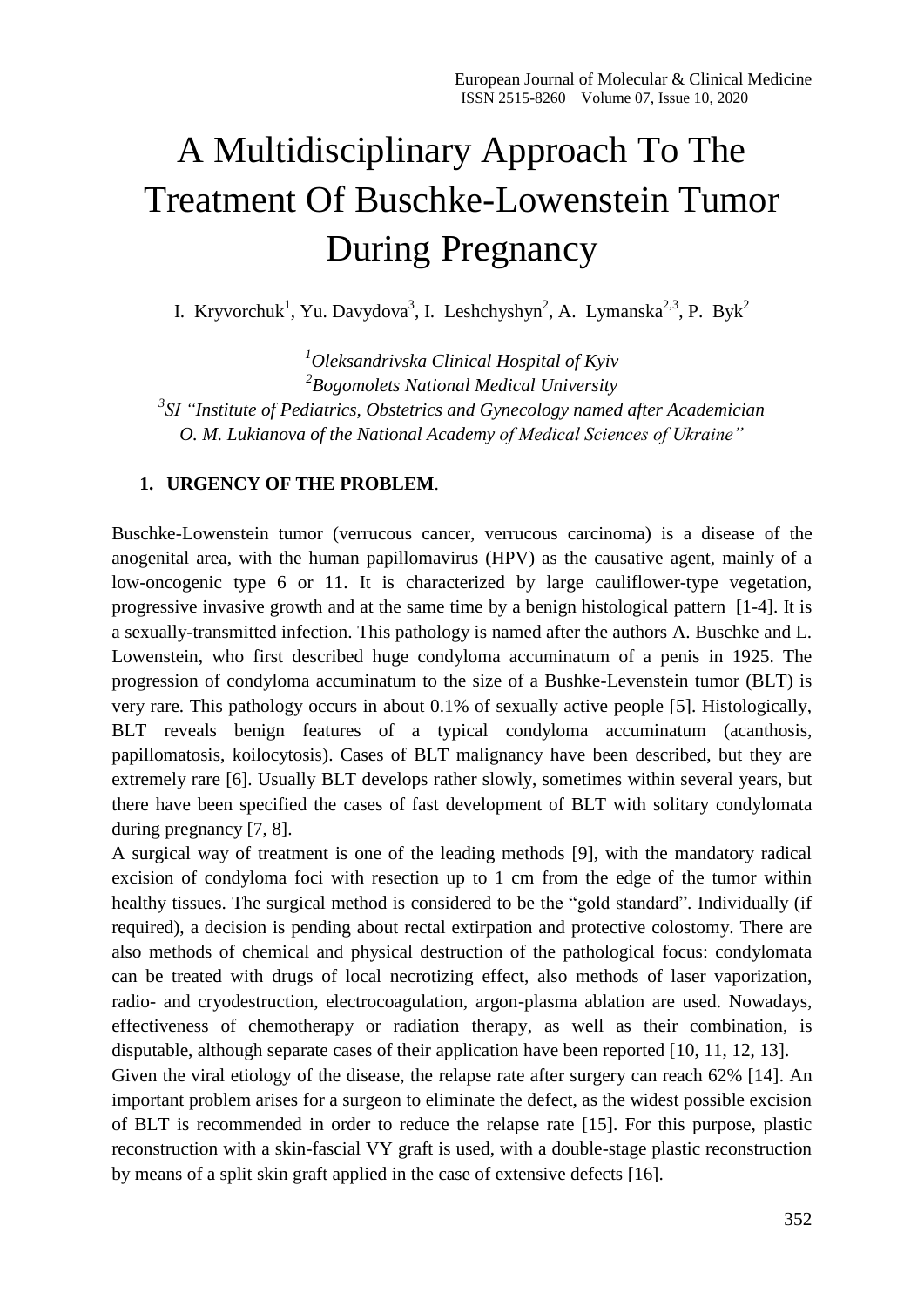Here is a clinical case of rapid development of Bushke-Levenstein tumor during pregnancy and its successful surgical treatment in the early postnatal period.

An 18-year-old woman, seven weeks pregnant, came to see her obstetrician-gynecologist at the place of her residence in the territory of Donetsk region, uncontrolled by Ukraine, complaining of 3-millimeter condyloma. In the first trimester, the doctor chose expectant treatment. By the  $14<sup>th</sup>$  week, the condyloma had already reached 15 mm in diameter. The woman was treated with drugs of local necrotizing effect, but without any success.

Being 34 weeks pregnant, the woman was sent to the Institute of Pediatrics, Obstetrics and Gynecology named after Academician O. M. Lukyanova of the National Academy of Medical Sciences of Ukraine with a diagnosis of Bushke-Levenstein tumor (see photo 1). The woman complained of pain and discomfort in the perineum. During the medical examination, single pass petechiae of the tumor, mucus secretion, maceration of the skin, as well as foul smell, were revealed.

During the examination of the perineum (photo 1), the gynecologist revealed 2 symmetrical tumors of soft elastic consistency, with a size of 8x10 cm, in the perianal area with spread to the posterior wall of the vagina, labia majora and minora, as well as to anal derma.



Photo1. Image of the perineum with a tumor (condyloma accuminatum).

The tumor, formed by condyloma accuminatum with areas of necrosis of black and brown color, as well as with single pass petechiae, was constantly infected during defecation and had a foul smell, as appropriate hygiene procedures were impossible due to the loose structure of tissues. During the vaginal examination, using a speculum, it was revealed that the tumor affects the labia majora and minora, as well as the posterior wall of the vagina at a distance of 2 cm from the vulva ring. No condyloma was revealed on the uterine cervix, as well as on anterior and lateral walls of the vagina. Given the huge size of the tumor, there was a high risk of infection of the baby during the passage of the birth canal and the risk of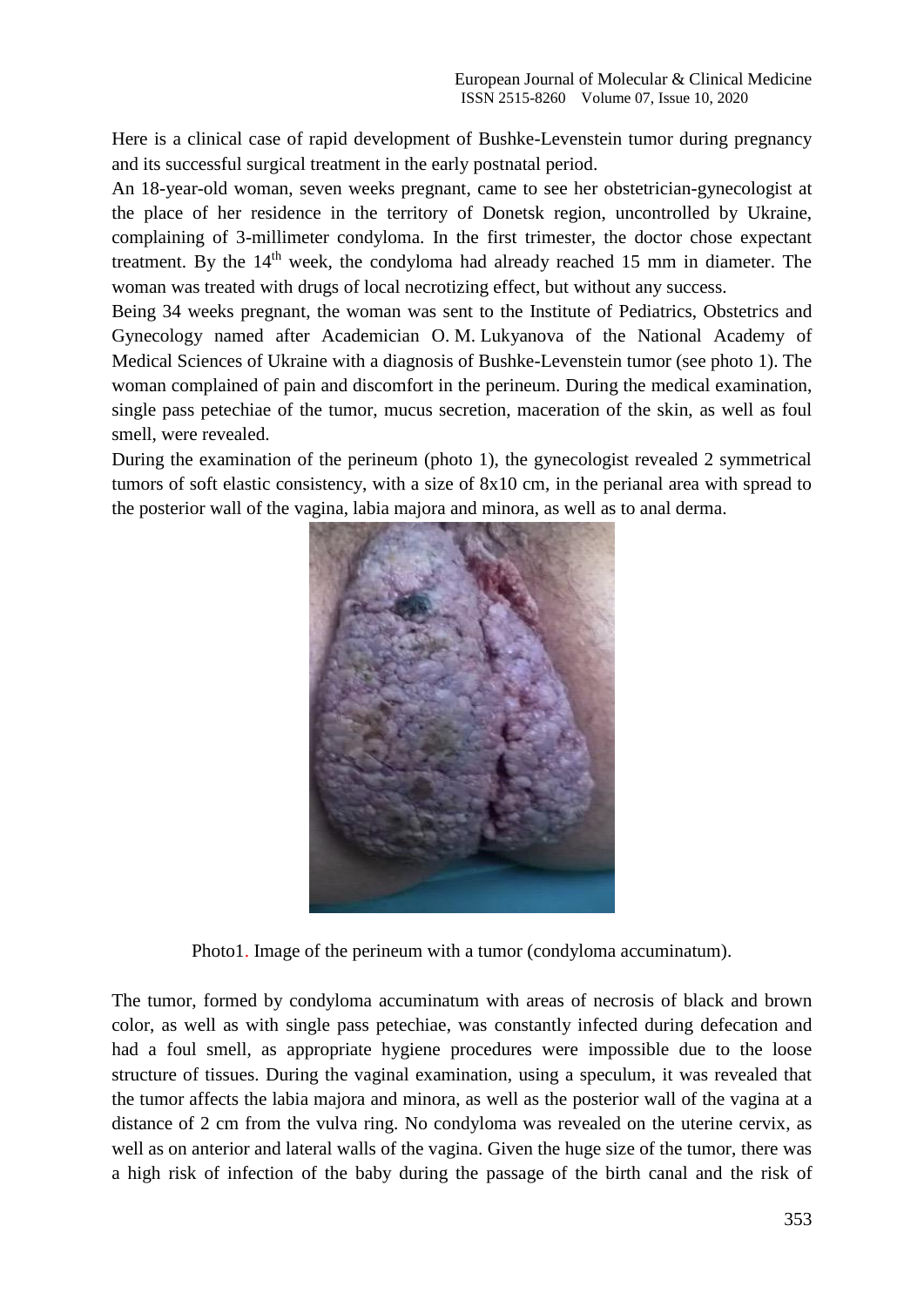excessive bleeding, so we decided to choose the abdominal delivery with subsequent resection of the tumor.

A tumor biopsy was performed with a subsequent histological examination for atypia. The results of the examination showed a typical condyloma without sings of any atypia (Photo 2,3). High oncogenic (16, 58, 66) and low oncogenic (6, 11) types were revealed during human papillomavirus gene typing. Conclusion on cytological examination of cervical smear was CIN 1.

Given the increased risk of infection of the fetus and a poor quality of life of the women, in the gestation period of 35 weeks +4 days, delivery was performed by



Photos 2,3. Image of histological examination . Typical genital condyloma.

cesarean section. A premature boy of 2,950 grams and 50 cm was born, with the Apgar scale of 6-7 points.

During the postnatal period the woman was treated with antibiotics (ofloxacin, metronidazole), without any complications. Taking into account the necessity of a further treatment, at the request of the woman, lactation was broken off.

On the 8th day after the delivery, the woman was taken to the surgical department of Oleksandrivska Central Clinical Hospital in Kyiv.

During the stay of the women in hospital, the skin was pale pink and clean, the mucous membranes of the oral cavity were without changes, temperature was  $37.2$ <sup>o</sup>C, blood pressure was 110/60 mm Hg, and the heart rate was 80 beats per minute. The abdomen was soft, moderately painful in the area of the wound (after the cesarean section), with negative peritoneal symptoms, active peristalsis and normal bowel and bladder habits. Postoperative wound healed by primary intention.

To determine the extent of the rectum damage, the patient was subject to rectoromanoscopy. The results of the examination showed huge condyloma in the perianal area from the outer anal ring. The tonus of the sphincters was preserved. In the anal canal there were small condyloma. There were no abnormalities of the inner anal ring, as well as of the rectal ampulla. The examination also revealed the single pass petechiae of condyloma.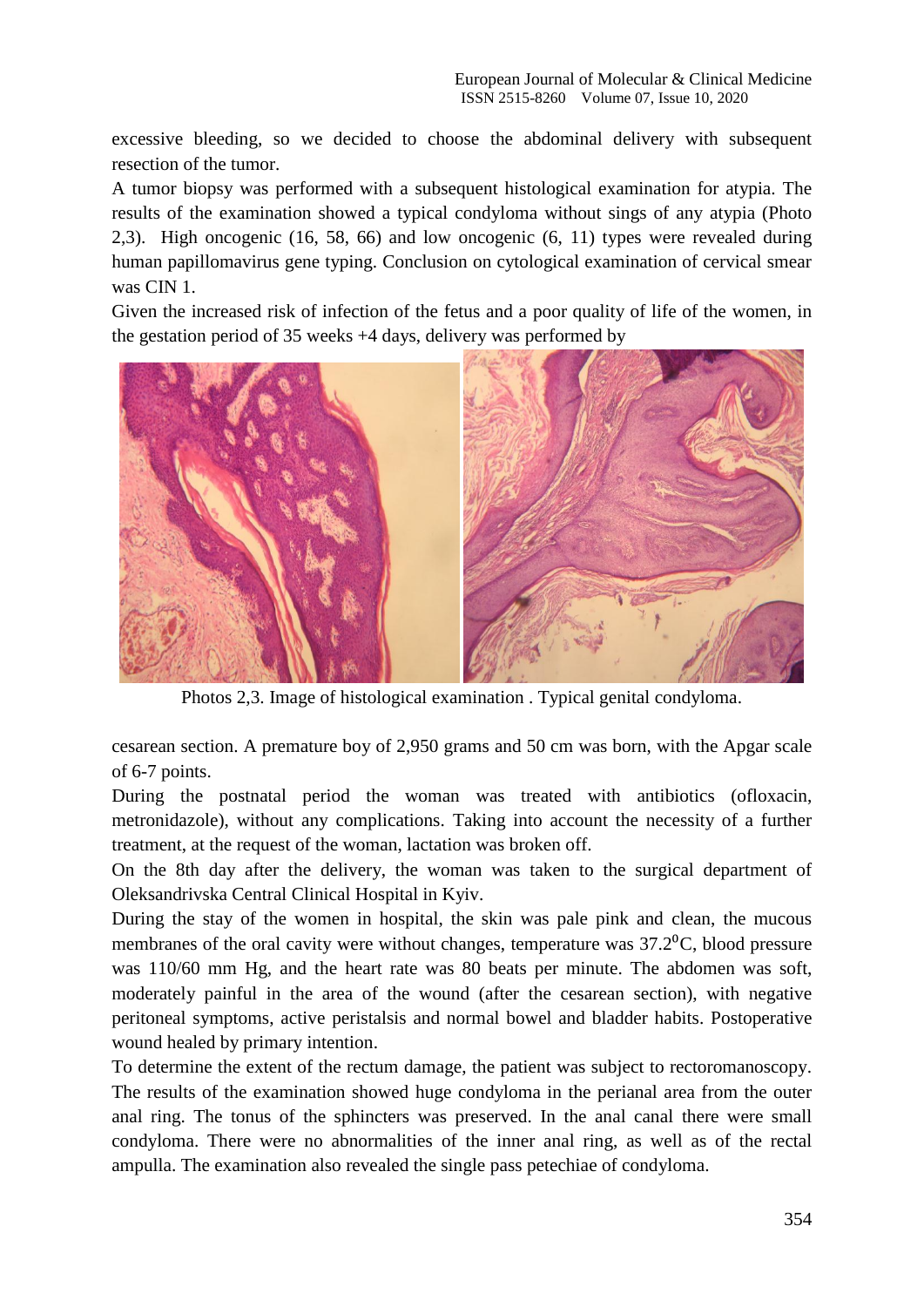Ultrasound examination of the abdominal organs revealed no abnormalities. MRT of the pelvis and soft tissues of the perineum did not show any condyloma areas ingrown into the tissue, deeper than 1 cm from the dermis, as well as into the external anal sphincter.

The laboratory research focused on the postnatal anaemia, as erythrocytes were 3.15x1012/l and, with the indicator of hemoglobin of 90 g/l. Other indicators were within the reference values. HIV was not diagnosed in this patient.

Given the predicted blood loss during the removal of condyloma in the preoperative period, the patient was prescribed an iron (III) hydroxide sucrose complex intravenously.

The surgery included excision of condyloma with plastic reconstruction of the vulva, as well as perianal plastic reconstruction. By two enveloping incisions within visually healthy tissues, the tissues affected by condyloma were dissected out in the perianal area, as well as both labia majora, the lower third of the labia minora and the mucous membrane of the posterior wall of the vagina, 2 cm distally to the vulvar ring. Condylomata and hemorrhoid tumors were dissected out in the perineum and perianal area. The distally located area of the rectum (2 cm long) in the anal canal, affected by small condylomata, was circularly separated from the external anal sphincter and resected (photo 3).



Photo 3 Photo 4 Photo 3. Image of the surgical wound after removal of genital condyloma Photo 4. Plastic reconstruction of the wound of the perineum by moving dermic grafts

The labia were reduced with mobilized dermic grafts. The skin defect in the perineum was eliminated by moving the triangular skin-fascial grafts (Z-plasty). In the perianal area, the postoperative defect  $(2\times3$  cm) was eliminated by means of a triangular graft of the mucous membrane of the anterior wall of the rectum. The latter was pulled through and fixed to the dermic grafts with interrupted stitches (photo 4).

During the postoperative period, the patient received intensive antibacterial therapy (tigecycline, ornidazole), as well as anticoagulant therapy (low molecular weight heparin). To treat postnatal anemia and taking into account blood loss during surgery (700 ml), the maternity patient was subjected to blood transfusion by erythrocyte concentrate and intravenous infusion of Iron (III) hydroxide sucrose complex.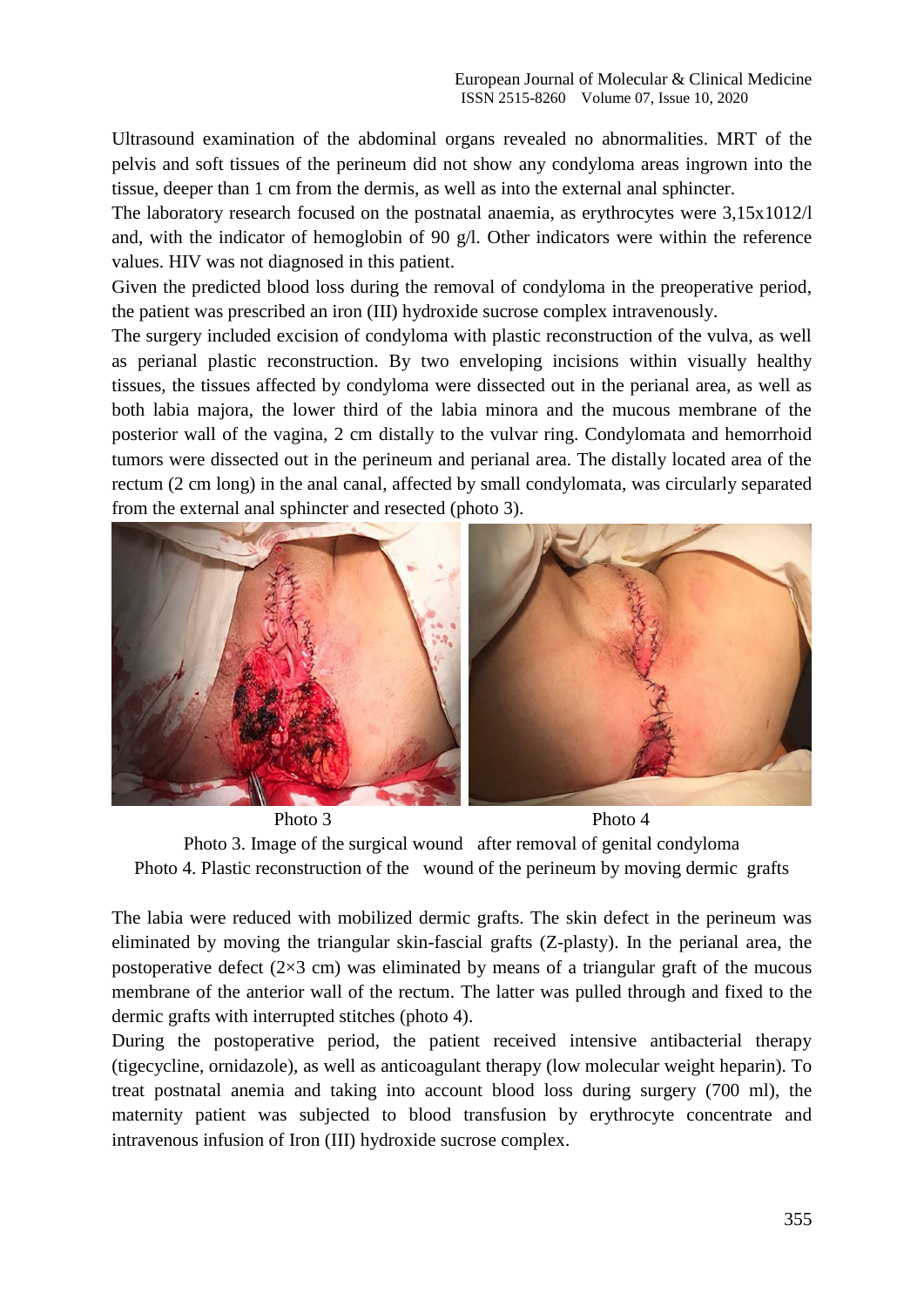The postoperative period was without complications. The woman was discharged for outpatient treatment on the  $7<sup>th</sup>$  day after surgery. The wound healed by primary adhesion, with the sutures removed on the  $14<sup>th</sup>$  day. During the follow-up examination a year later, we revealed no relapse of the disease, no complaints of discomfort during sexual activity, as well as no poor quality of life (photos 5, 6).



Photos 5, 6. Image of the perineum and perianal area a year after removal of Bushke-Levenstein tumor.

In the future, plastic surgery is planned to correct scar changes in the perineal area.

### **2. DISCUSSION**

Treatment of condyloma accuminatum remains controversial, however, surgery is the best option. Extended surgical or radical local excision with skin reconstruction is the basic method of treatment, with focus on minimally invasive surgery. These alternatives include  $CO<sub>2</sub>$  laser, electrocoagulation, radiation exposure and introduction of interferon-alpha or imiquimod locally. Cryotherapy with chemotherapy has been effective in patients with small tumors. Carbon dioxide, argon fluoride, as well as laser therapy, turned to be effective in treating relapses.

Treatment of BLT during pregnancy should be based on the condition of the mother and fetus. Buschke-Lowenstein tumor developed from condylomata accuminata (which the woman did not pay due attention) within 6-7 months. Some authors [7, 8] suggest removing the tumor as early as possible (in the second trimester of pregnancy), although the risk of complications for the mother and fetus is significantly high. Surgery in the affected area before delivery poses a risk of miscarriage, bleeding during the act of delivery, premature birth, low birth weight, etc. [17, 18, 19].

Therefore, it is usually recommended to postpone the operation until after delivery. It is necessary to take into account a relatively long duration of BLT surgery, which requires longterm general anesthesia with an increased risk of adverse effects on the fetal CNS. According to a recent US FDA warning, general anesthesia against the backdrop of a long-lasting nonobstetric surgery may impair fetal CNS development and function, whereas no relations have been identified between epidural anesthesia during Caesarian section and such complications [17, 18].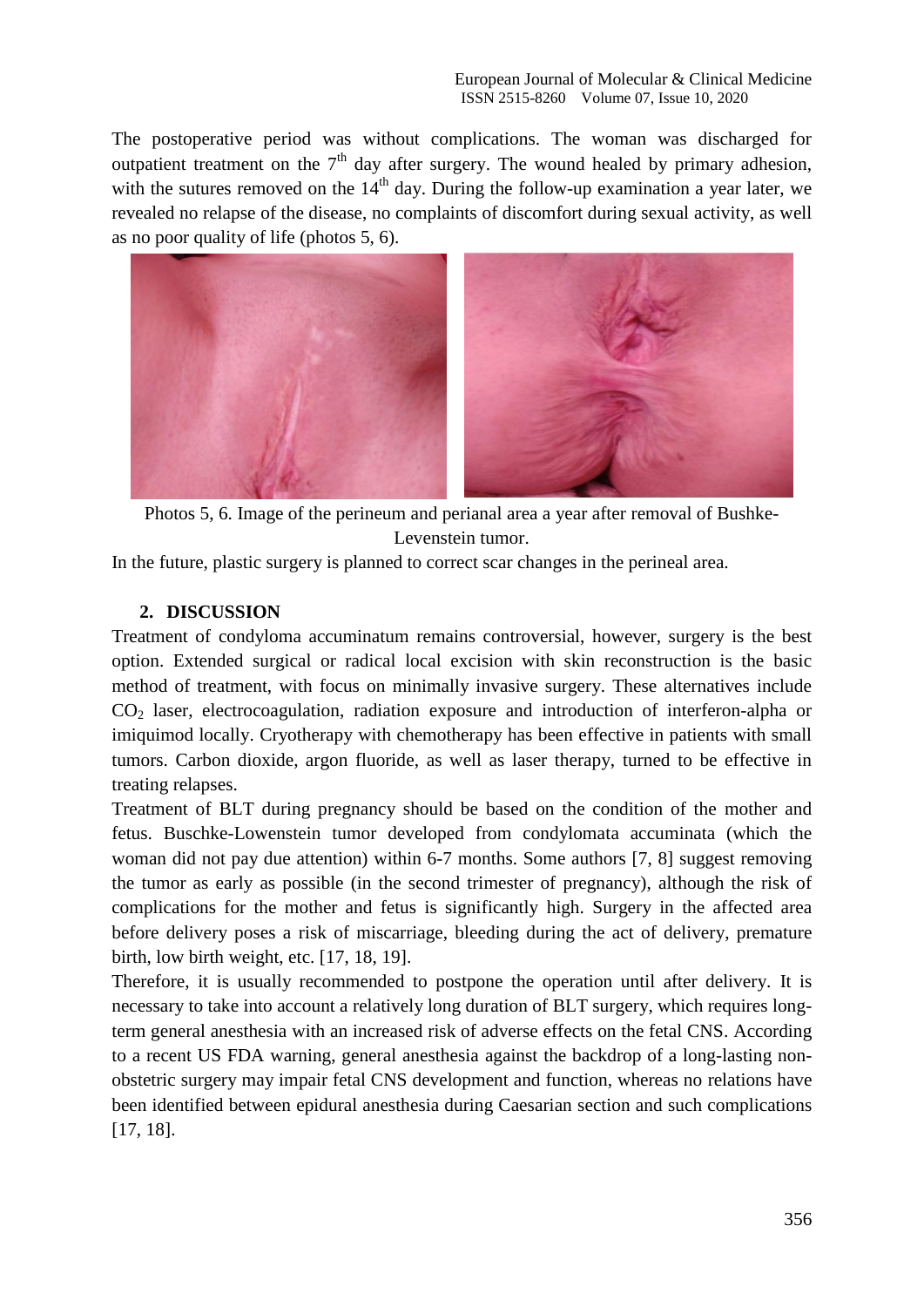In cases where the tumor fills the natural birth canal, which increases the vertical transmission of human papillomavirus to the baby during its passage through the infected vagina, the selected method is abdominal delivery [19].

If the gestation period exceeds 34 weeks, the sequence of interventions should include Caesarian section followed by excision of giant tumors under general anesthesia. We should also take into account a high risk of intraoperative bleeding.

Based on the analysis of previously published results of BLT treatment by other researchers after assessing the condition of the mother and fetus, taking into account the period of 35 weeks + 4 days and a huge size of BLT of this patient, we decided to conduct abdominal delivery followed by BLT resection to prevent infection of the fetus, significant bleeding during the delivery act, reducing the drug load on the fetus during non-obstetric surgery and within the postoperative period.

Regarding the choice of the method of tumor removal and plastic reconstruction of the defect, we have applied the technique of wide excision of the tumor with plastic reconstruction of the defect by skin-fascial grafts, described by the majority of authors. It was expedient and successful to eliminate a small perianal defect with a graft of rectal mucosa.

BLT has a tendency to local relapse and transformation into dermoid cancellation, with the risk of relapse in the anorectal and perianal areas after excision of 60-66%, and the overall mortality of 20-30%. Malignant tumors have been reported in 30-56% of cases.

### **3. CONCLUSION**.

Nowadays, surgery is an appropriate way of treatment of Buschke-Lowenstein tumors. Removal of BLT diagnosed during pregnancy should be performed after abdominal delivery. Prenatal care of patients with this abnormality should be taken by a multidisciplinary group, consisting of obstetricians, gynecologists, surgeons, and, if necessary, internists. To date, there is no consensus on management of pregnancy of women with condyloma accuminatum. However, in our opinion, the expectant management in the first and early second trimesters turned out to be wrong, with ineffective methods of treatment with drugs of local necrotizing effect.

## **4. REFERENCES**

- [1] Brentjens M. H. et al. Human papillomavirus: a review //Dermatologic clinics. 2002. Vol.  $20. - N_2$ ,  $2. - P$ ,  $315-331$ .
- [2] Garland S. M. et al. Natural history of genital warts: analysis of the placebo arm of 2 randomized phase III trials of a quadrivalent human papillomavirus (types 6, 11, 16, and 18) vaccine //The Journal of infectious diseases. – 2009. – Vol. 199. – №. 6. – P. 805- 814.
- [3] Talwar A., Puri N., Singh M. Giant condyloma acuminatum of Buschke and Löwenstein: successful surgical treatment //International journal of STD & AIDS. – 2010. – Vol. 21.  $-\mathcal{N}_{2}$ . 6. – P. 446-448.